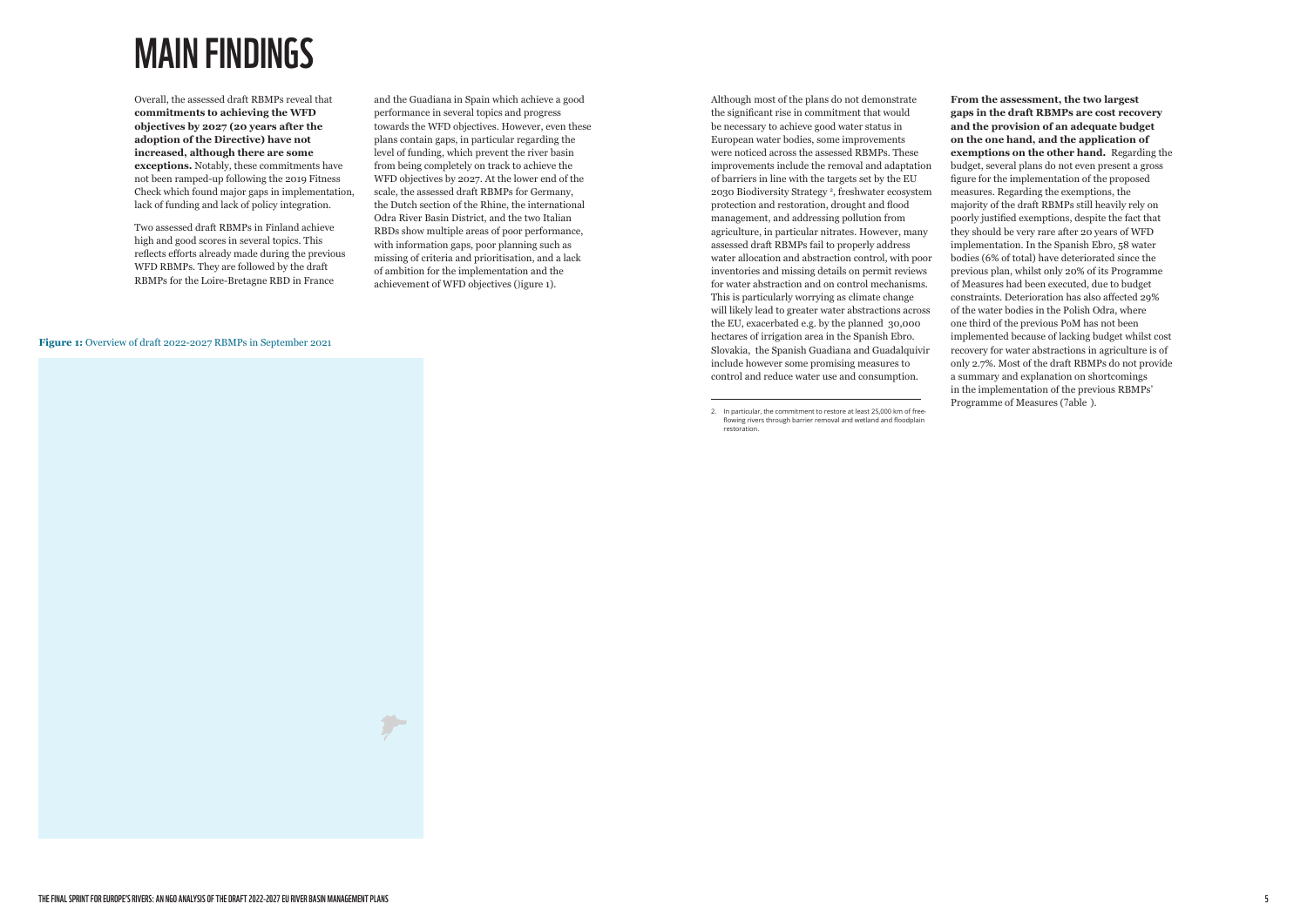## **Table 2:** Colours codes used in this report, showing both performance on a certain issue and that issue's relevance to the River Basin District in question

**Table 1:** Overview of the performance of selected draft RBMPs on indicators assessing key topics, weighted according to the topic's relevance. Draft RBMPs show far too little ambition, i.e. they do not contain enough measures that will help achieve the WFD objectives by 2027. The in-depth analysis of indicators aims to provide concrete recommendations to the relevant EU Member States' authorities and the European Commission.

|                    |                                                                    | LEVEL OF PERFORMANCE |      |          |      |     |
|--------------------|--------------------------------------------------------------------|----------------------|------|----------|------|-----|
|                    |                                                                    | high                 | good | moderate | poor | N/A |
| <b>EVANCE</b><br>핉 | Not applicable or relevant for the RBD                             |                      |      |          |      |     |
|                    | This problem/ challenge has already been solved in the second RBMP |                      |      |          |      |     |
|                    | One of the many problems/challenges in this RBD                    |                      |      |          |      |     |
|                    | One of the Significant Water Management Issues (SWMI)              |                      |      |          |      |     |
|                    | The main problem/challenge in this RBD                             |                      |      |          |      |     |



For only one fifth of the overall 732 assessed indicator values, the performance of the assessed draft RBMPs rates good or high: 6% ranked high, 16% good, 33% moderate and 45% poor

– almost half of the assessed indicator values. The remaining indicator values have not been assessed, either because the topic is not relevant for the RBD or due to a lack of time and available expertise (Figure 2).

Almost all assessed draft RBMPs fail to properly address water allocation and abstraction control. Inventories and details on permit reviews for abstractions, and on controls are limited (although Slovakia and Spain are positive examples in this case) which is particularly worrying as climate change is likely to lead to larger water abstractions across the EU.

While carrying out this assessment, several irregularities in the RBMP elaboration process came to light.

**Firstly, the assessed draft RBMPs contain major gaps in information, in particular on the summary of the implementation of the previous RBMPs' Programme of Measures, the number of exemptions, and the budget.**  This hampers proper public participation and the ability of civil society to provide comments on the draft plans.

**Secondly, at the time of writing this report (mid-May 2021), significant delays in the publication of the draft plans were observed.** In particular, in Bulgaria, Croatia, Cyprus, Greece, Ireland, Portugal, Slovenia, partly Spain, and the UK, most of the draft plans were still not publicly available. This raises concerns about the ability of those countries to submit their final plans on time – by the end of 2021 – while respecting the minimum six-month public consultation obligation.

**Figure 2:** Overall performance of selected draft 2022-2027 RBMPs on the 47 indicators (in number of indicator values and %).

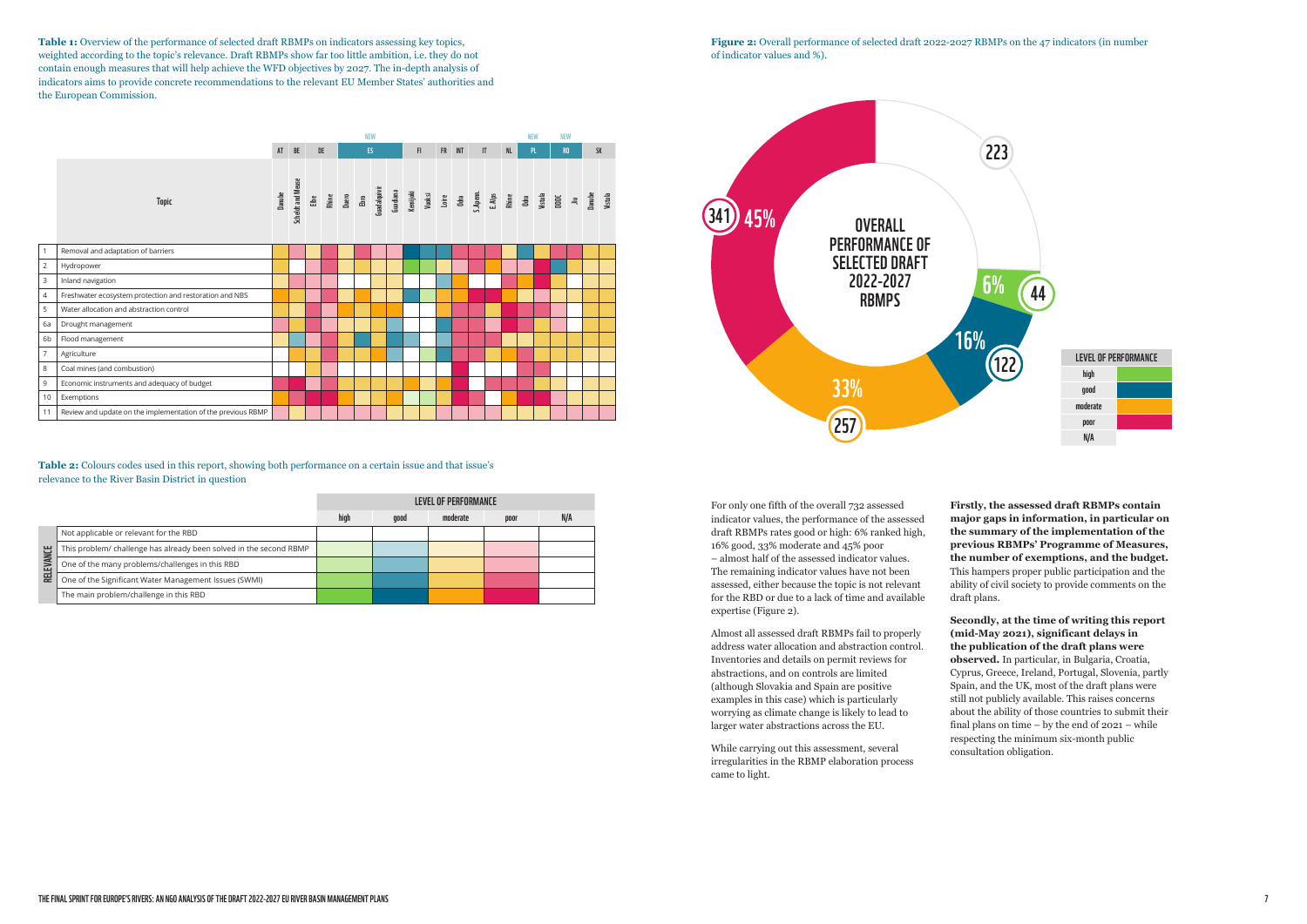# RECOMMENDATIONS

This report presents an assessment of 21 draft River Basin Management Plans (RBMPs) in eleven EU Member States (Austria, Belgium, Finland, France, Germany, Italy, the Netherlands, Poland, Romania, Slovakia and Spain) and one international River Basin District (Odra), covering 11 topics with 47 indicators.

Public consultations on many of the plans are still ongoing and by using the information included in this assessment, Member States can ensure that this is not just a "paper exercise", but a strategic effort to secure a resource which is vital to nature and people, and yet highly endangered. The RBMPs should raise their commitments to make significant progress towards the Water Framework Directive's objectives and halt freshwater biodiversity loss, putting an end to Europe's unsustainable water management.

The Finnish RBMPs are followed by the draft RBMP for French Loire-Bretagne and Spanish Guadalquivir, which have achieved 'good' results in several topics and progress towards WFD objectives has been made. On the lower end, the assessed draft RBMPs for the German section of the Elbe, he Dutch section of the Rhine, the international Odra River Basin District (RBD), the two Italian RBDs and the German part of the international plan for the Rhine show multiple areas of moderate and poor performance. The main failings include information gaps, poor planning, and a lack of ambition for achieving WFD objectives.

However, **20 years after the adoption of the Directive, the assessed draft RBMPs reveal that the commitments to achieving the WFD objectives by 2027 have not notably increased, with a few exceptions**. This is despite the 2019 Fitness Check's conclusion that implementation, lack of funding and lack of policy integration were the major gaps in reaching the WFD's goals. For only less than one-fourth of the overall assessed indicator values, the performance of the assessed draft RBMPs is good or high, while it is poor for almost half of them.

The draft RBMPs display a general failure of EU Member States to integrate water protection and the WFD's environmental objectives for Europe's waters into agriculture, energy and infrastructure policies. These sectors are among the main drivers of environmental degradation and aquatic biodiversity loss affecting Europe's rivers, lakes and groundwater resources. Twenty years after the adoption of the WFD, EU Member States continue to direct enormous amounts of public funds in environmentally harmful directions. These adverse subsidies effectively counteract and prohibit the achievement of a good ecological, chemical and quantitative status of our waters.

Two of the assessed RBMPs – both in Finland

– have been awarded 'high' or 'good' results in several topics. This reflects the efforts that were made during the previous WFD RBMPs. Some improvements were found in the assessed RBMPs, including measures for dam removal and the adaption of barriers (which is also in line with the targets set by the EU 2030 Biodiversity Strategy), freshwater ecosystem protection and restoration, drought and flood management and addressing diffuse pollution from agriculture, in particular nitrates.

A major gap in the draft RBMPs is cost recovery and sufficient budget; several plans do not even have a gross budget. Deterioration of water body status is significant in the Polish Odra and the Spanish Ebro. The majority of the draft RBMPs still heavily relies on poorly justified exemptions, despite the fact that they should be exceptional given that the WFD came into force 20 years ago. Most of the draft RBMPs do not provide a summary and explanation of the shortcomings in the implementation of the previous RBMPs.

Almost all assessed draft RBMPs fail to properly address water allocation and abstraction control. Inventories and details on permit reviews for abstractions, and on controls are limited (although Slovakia and Spain are positive examples in this case) which is particularly worrying as climate change is likely to lead to larger water abstractions across the EU.

River basin authorities and EU Member States are currently finalising their RBMPs for 2022-2027 as required by theWater Framework Directive but major delays are observed.

**5. Align the RBMPs with national biodiversity ambitions** by using the RBMPs to plan for measures that restore free-flowing rivers (as required by the EU Biodiversity Strategy for 2030) and by dismantling obsolete weirs, dams and other structures in the river. This should be prioritised over fish ladders which are insufficient. Improve knowledge and measures that ensure that water management contributes to proper water and sediment flows, the conservation of high-quality surface waters and the protection of groundwaterdependent ecosystems and nature protection areas.

**6. Actively promote the uptake of nature-based solutions, natural water retention measures and nature climate buffers**, as alternatives and complements to traditional engineering solutions. Each RBMP should include a strategy for piloting and upscaling NBS projects so they become the preferential option in planning infrastructural measures.

## **Our recommendations to the European Commission:**

**1. Actively encourage Member States** to make sure that the commitments made in the RBMPs are aligned with the ambition of the European Green Deal. It is crucial that the third RBMPs are aligned with the targets set by the EU Biodiversity Strategy for 2030, the Zero Pollution Action Plan, and the EU Climate Adaptation Strategy, and that opportunities are fully used in the National Recovery and Resilience Plans.

**2. Make use of enforcement powers** to ensure that more cases of non-compliance with the Water Framework Directive are open and investigated, and delays are shortened.

**3. Do not tolerate delays** or poor public participation processes in the finalisation of the RBMPs; with special attention to those Member States which have not yet started the 6-month consultation process of the draft RBMPs, such as Bulgaria, Croatia, Cyprus, Greece, Ireland, Portugal and Slovenia, some parts of Spain, and the UK.

## **Our recommendations to the relevant national and river basin authorities are:**

- **1. Dedicate a substantial budget to the Programme of Measures.** Protecting and restoring freshwater and the ecosystems it relies on must become an investment priority, and various financial streams, including EU and national funding, must be mobilised. Prioritising investments that are beneficial to water bodies will result in more sustainable and integrated measures that not only meet water needs in different sectors, but also improve sustainability and biodiversity in the aquatic environment. Programmes of Measures should be aligned with other financial plans for supporting biodiversity such as the Prioritised Action Frameworks under the Nature Directives as well as CAP Strategic Plans and National Resilience and Recovery Plans.
- **2. Apply a cost recovery approach to all sectors** and ensure that the financial resources recovered are available for adequate water management services and for eliminating the related environmental and resource costs through all measures. Substantial measures should be taken to apply the cost recovery principle to the sectors responsible for the highest pressures on water bodies: agriculture, energy (hydropower, coal mining and combustion) and shipping.
- **3. Phase out harmful national and European subsidies** including certain agricultural subsidies, state aid to the hydropower sector and energy taxation exemptions for hydropower. Consider increasing the use of mandatory measures and binding criteria to adapt other sectors' activities so that they contribute to water quality and biodiversity.
- **4. Limit exemptions to exceptional cases**, and ensure that the evaluation of overriding public interest is done in a transparent and science-based manner, and assessed against the public interest of preserving or restoring freshwater ecosystems and their ecological functions. Make sure all planned infrastructure projects are included in the RBMP with an assessment of their possible effect on water body status and accompanied by measures to minimise or compensate for these effects.